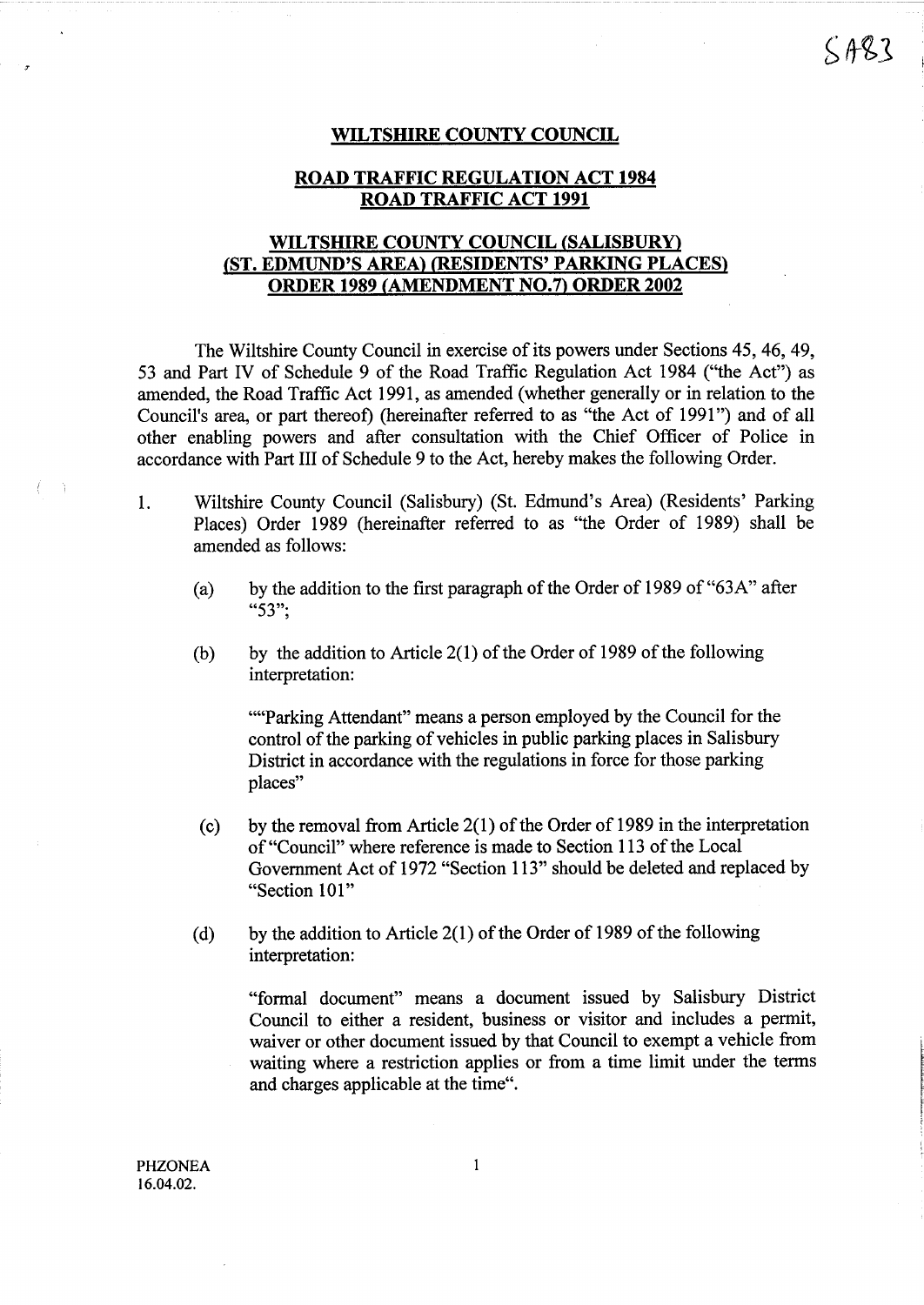(e) by the deletion from Article 2(1) of the Order of 1989 of the interpretation commencing "permitted hours" and the replacement of the following interpretation:

"permitted hours" means the period between 8.00 am and 6.00 pm Monday to Saturday inclusive but excluding any such day that is Christmas Day or a Bank Holiday"

- by the deletion from Article 5 of the Order of 1989 of the word "permit"  $(f)$ and the replacement of the words "formal document"
- by the deletion from Schedule 1 of the Order of 1989 of the length of road  $(g)$ specified in Schedule <sup>1</sup> to this Order;
- by the addition to Schedule 2 of the Order of 1989 of the lengths of road  $(h)$ specified in Schedule 2 to this Order.
- 2. This Order shall come into operation on <sup>7</sup> May 2002 and may be cited as the Wiltshire County Council (Salisbury) (St. Edmund's Area) (Residents' Parking Places) Order 1989 (Amendment No.7) Order 2002.

### SCHEDULE <sup>1</sup>

### Deletion from Schedule 1 of the Order of 1989

# Waiting Limited to <sup>2</sup> Hours With No Return Within 4 Hours (Except Permit Holders) 9am - 5pm Monday to Saturday

| <b>ROAD</b>           | <b>SIDE</b> | <b>DESCRIPTION</b>                                                                                                                 |
|-----------------------|-------------|------------------------------------------------------------------------------------------------------------------------------------|
| <b>Endless Street</b> | East        | From a point 30m north of its junction<br>with Bedwin Street to a point 28 metres<br>south of its junction with Belle Vue<br>Road. |